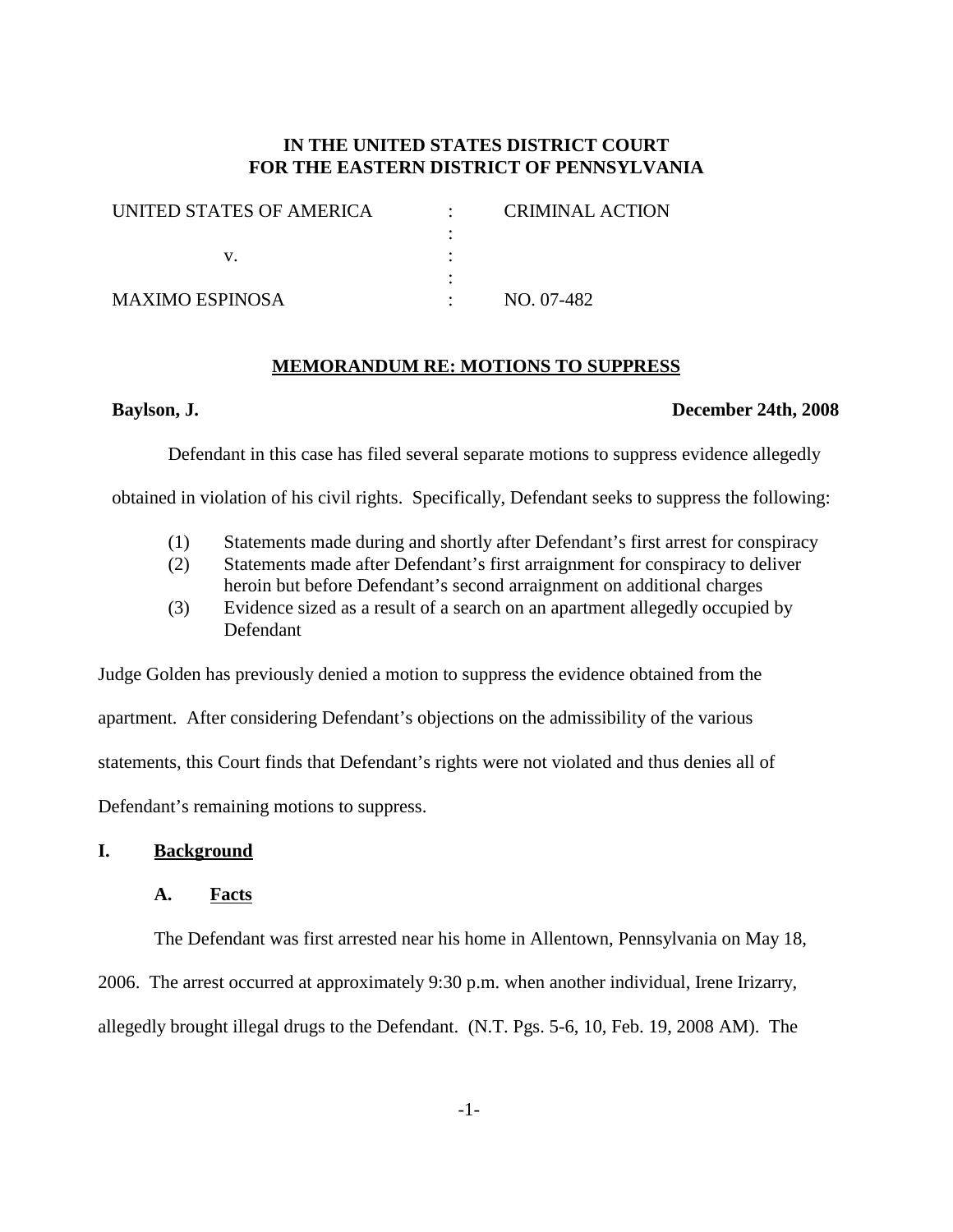Defendant was initially approached by Detectives Cruz and Boyer from the City of Allentown Bureau of Police inside Little John's Pizza Shop, as he was about to meet Ms. Irizarry. (N.T. Pg. 11, Feb. 19, 2008 AM).

Detective Cruz testified that he instructed Defendant at this time that the police were conducting a drug investigation and that Defendant was not under arrest, but he was not free to leave. (N.T. Pg. 11, Feb. 19, 2008 AM). While in the shop, Detective Boyer noticed two cell phones sitting on the counter-top of the shop, near Defendant. Detective Boyer asked Defendant if the phones belonged to him, and Defendant confirmed that they did. (N.T. Pg. 65, Feb. 19, 2008 AM). Detective Boyer testified that Defendant was not in handcuffs at this time and had not been warned of his Miranda rights. (N.T. Pgs. 70-71, Feb. 19, 2008 AM).

Shortly after that conversation, the Detective escorted Defendant outside, where both Detective Cruz and Detective Boyer gave Defendant his Miranda rights. (N.T. Pg. 12, Feb. 19, 2008 AM). Both Detectives testified that Defendant waived those rights at this time. (N.T. Pgs. 12, 66, Feb. 19, 2008 AM). During the conversation that occurred outside the pizza shop and after Defendant had been read and waived his Miranda rights, the Detectives requested permission to search an apartment, Apartment No. 12 at 709 North 9<sup>th</sup> Street in Allentown, which they believed belonged to Defendant. Defendant refused to consent to a search of the apartment and stated that his wife, not he, lived at that address. (N.T. Pgs. 13, 67-68, Feb. 19, 2008 AM).

The Detectives next took Defendant to Apartment No. 12, where he continued to deny his occupation of the apartment. (N.T. Pgs. 13-15, Feb. 19, 2008 AM). Detective Cruz testified that he then secured the Apartment and removed Defendant to the police station, at which point he was arrested for conspiracy to possess with the intent to deliver four hundred and ninety-nine bags of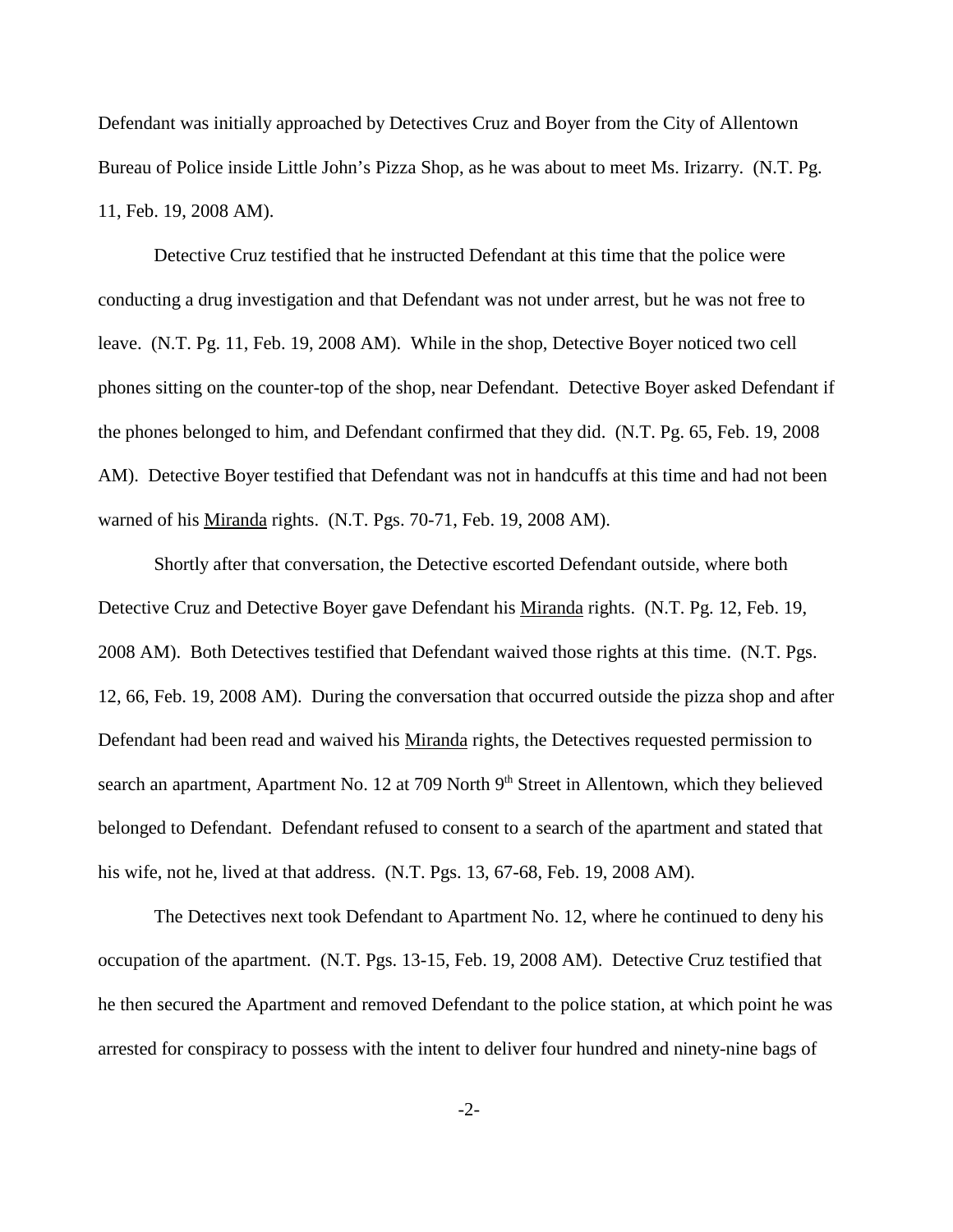heroin. (N.T. Pgs. 14-15, Feb. 19, 2008 AM). Detective Cruz began preparing a search warrant for Apartment No. 12, which he eventually secured and executed at approximately 1:15 a.m. on May 19, 2006. (N.T. Pgs. 14, 18, Oct. 8, 2008). During the search, the police located additional controlled substances and a firearm inside Apartment No. 12. (N.T. Pg. 17, Feb. 19, 2008 AM).

After his arrest, Defendant was held in custody and then arraigned, at approximately 11:15 a.m on May 19, 2006, on a charge for conspiracy to deliver drugs. (N.T. Pg. 16, Oct. 8, 2008). Detective Cruz was not present at the arraignment. (N.T. Pg. 18, Oct. 8, 2008). Following Defendant's arraignment on the conspiracy charge, he was returned to the Lehigh County Prison. In accordance with standard county practice, Defendant was asked upon his return to the prison if he wanted a public defender to be assigned to his case, and Defendant responded that he did. (Hr. December 4, 2008). At the hearing on December 4, 2008, Chief Deputy of the Lehigh County Public Defender's Officer, Earl C. Supplee, III testified that his Office's records indicate Defendant had requested a lawyer after the first arraignment.<sup>1</sup> Defendant has attached a letter from the Public Defender's Office confirming representation as Exhibit 4 to his Second Supplemental Motion to Suppress.

<sup>&</sup>lt;sup>1</sup>Chief Deputy Defender Supplee testified on the general procedure for assigning a public defender as well as on Defendant's case specifically. He explained that when a defendant cannot post bail, he is returned to the jail and booked, at which time the booking officer will ask the prisoner if he or she wants a public defender and will mark the prisoner's response in a computer system. The Public Defender's Office will then get a tracking sheet the following day for all prisoners requesting counsel and will send a letter to those prisoners confirming representation.

Based on the Office's records, Chief Deputy Supplee testified that Defendant requested an attorney after his first arraignment for conspiracy on Friday morning and that the Public Defender's Office received notice of this request on the morning of the next business day, Monday, May 22, 2008. The Chief Deputy further testified that a letter was sent to Defendant regarding his representation, which presumably covered all charges filed on Friday and Saturday from both arraignments.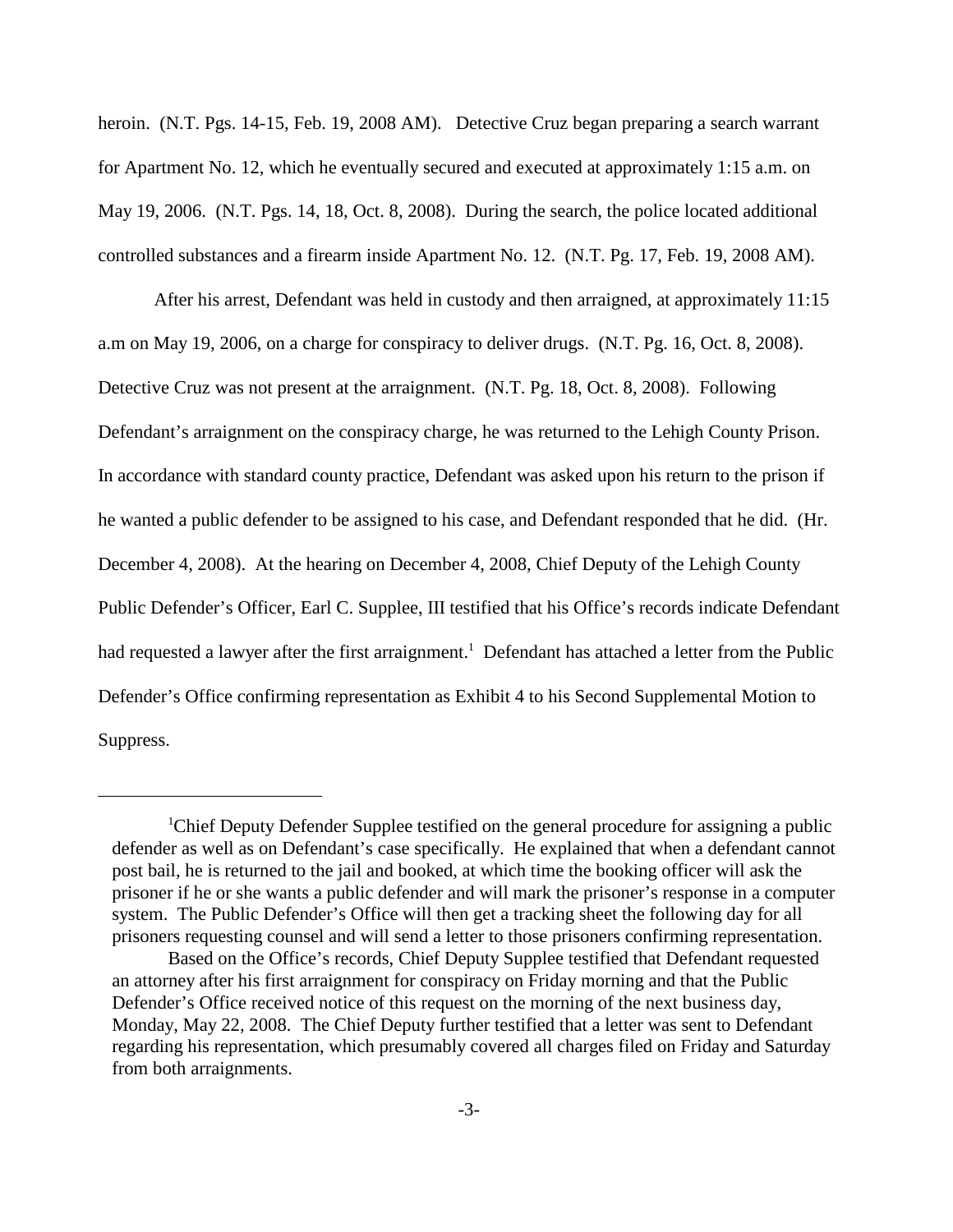After completing the search of Apartment No. 12, at approximately 6:00 or 7:00 a.m. on May 19, 2006, Detective Cruz testified that he went off-duty. (N.T. Pg. 22, Oct. 8, 2008). When Detective Cruz returned to duty, at approximately 4:00 p.m. on May 19, 2006, he examined the evidence obtained during the search. Detective Cruz then secured a writ from a magistrate to have the Defendant brought from the Lehigh County Prison to the Allentown Police Department, at approximately 9:30 p.m. on May 19, 2006. Once Defendant was at the Police Department, Detective Cruz intended to prepare additional charges arising from the evidence found at the apartment and provide Defendant with another opportunity to truthfully explain the situation. (N.T. Pgs. 23-24, 52-53, Oct. 8, 2008). Defendant was brought to an interview room at the Police Department and advised that, based on the evidence found during the search of his alleged apartment, additional charges would be filed, including possession with intent to deliver heroin, possession of cocaine, and possession of a firearm. (N.T. Pgs. 24-25, Oct. 8, 2008).

Detective Cruz testified that he then gave the Defendant Miranda warnings, and Defendant gave both a verbal and written consent to the interview by Detective Cruz, during which Defendant allegedly made incriminating statements. (N.T. Pgs. 30-31, Oct. 8, 2008). According to Detective Cruz, Defendant had previously asserted that because Apartment No. 12, the location of the search, belonged to his wife and he did not live there, he could not give consent to the search. (N.T. Pgs. 32-33, Oct. 8, 2008). During the interview, Defendant admitted that the apartment did belong to him and he did not consent to the search because he knew that heroin was in plain view on the table. (N.T. Pgs. 33-34, Oct. 8, 2008). Detective Cruz then prepared additional charges against the Defendant, which were filed in a new criminal complaint, separate from the original complaint containing the charge for criminal conspiracy to deliver heroin, and Defendant was arraigned on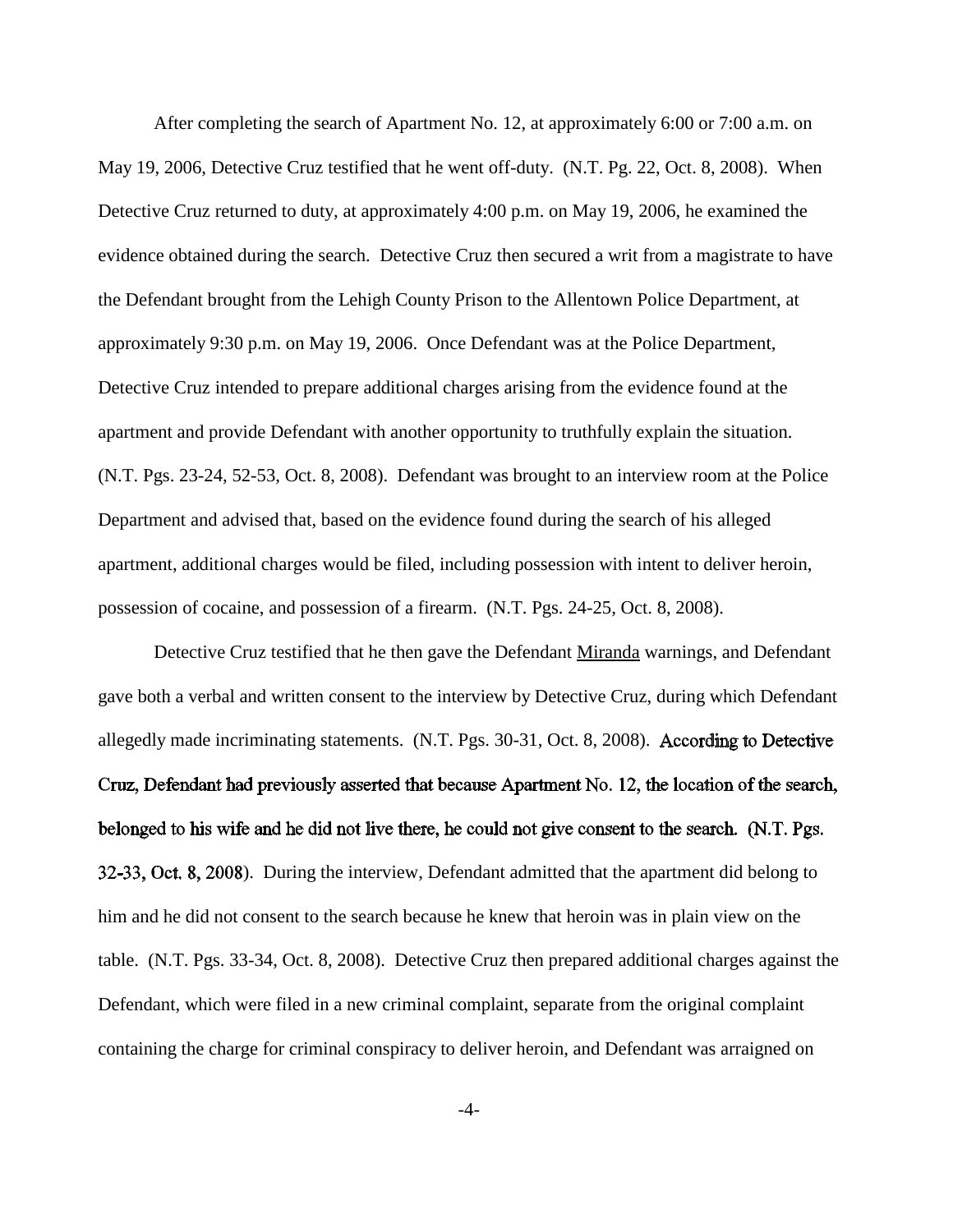those additional charges at approximately 12:30 a.m. on May 20, 2006. (N.T. Pgs. 25-27, Oct. 8 2008).

### **B. Procedural History**

On January 30, 2008, Defendant filed a Motion to Suppress Post-Arrest Statements and Physical Evidence Pursuant to the Fifth Amendment, (Doc. No. 24), and a Motion to Suppress Physical Evidence, (Doc. No. 25). The Motion to Suppress Physical Evidence, which asserted that the search warrant was invalid and evidence secured as a result should be suppressed, was denied by Judge Golden, to whom this case was previously assigned, in a Memorandum and Order dated August 12, 2008. (Doc. No. 79). On March 11, Defendant filed a Supplemental Motion to Suppress Post-Arrest Statements. (Doc. No. 64).

After the case was reassigned to the undersigned, Defendant requested an additional evidentiary hearing to secure suppression of statements made by the Defendant during and shortly following his arrest, as raised in the initial and Supplemental Motions to Suppress Post-Arrest Statements. (Doc. No. 24). The evidentiary hearing was held on October 8, 2008, following which the parties filed briefs. Defendant then filed a Second Supplemental Motion to Suppress on October 20, 2008, (Doc. No. 88), in which Defendant requested a further evidentiary hearing to present additional facts warranting suppression of inculpatory statements made to Detective Cruz after his first arraignment in state court but before the second arraignment. The Court held an additional hearing on December 4, 2008, during which the Court heard testimony from the Chief Deputy of the Lehigh County Public Defender's Office, Earl C. Supplee, III .

-5-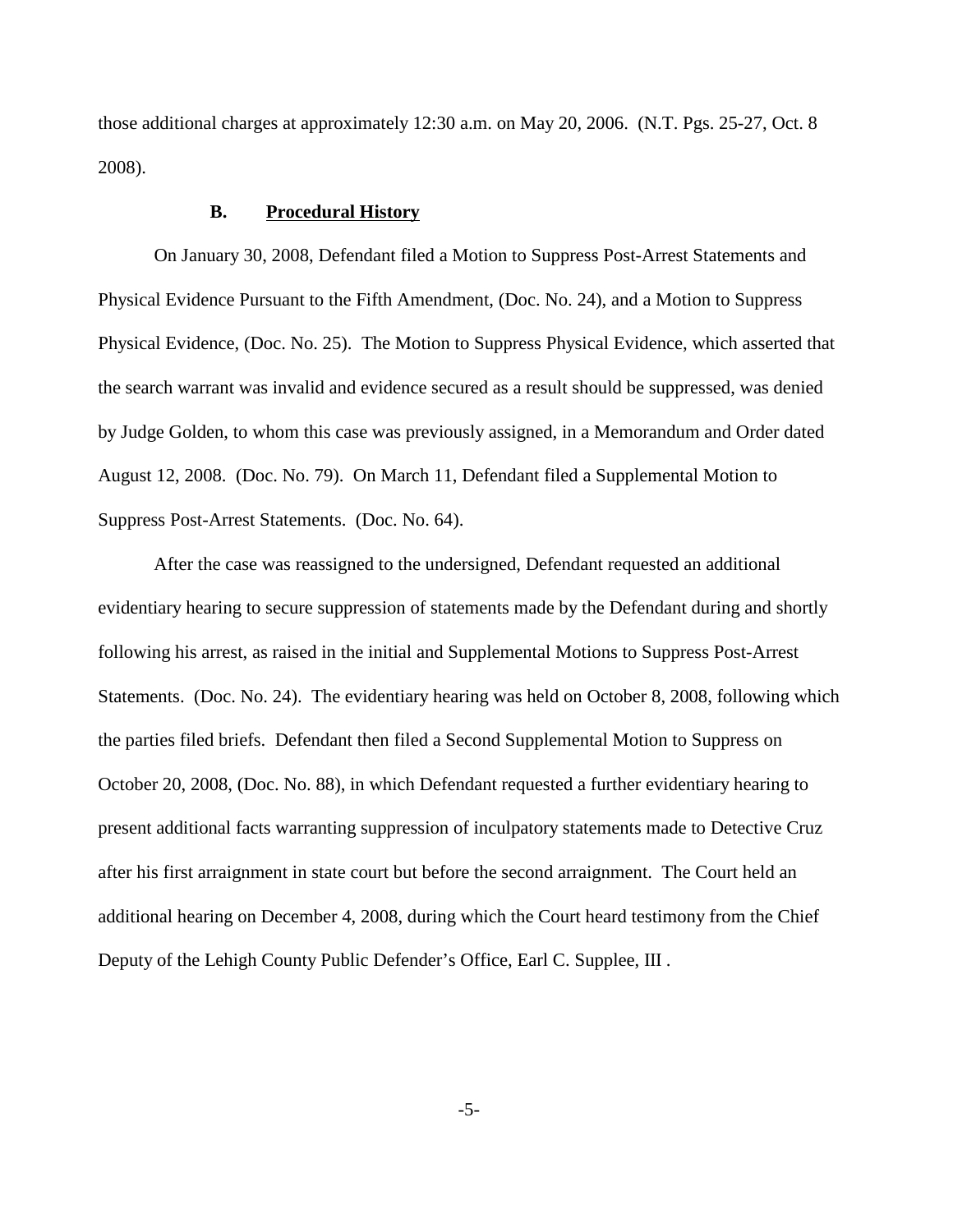## **II. Analysis**

# **A. Suppression of Statements Made During and Shortly After Defendant's Initial Arrest for Conspiracy**

Through his various motions, Defendant has sought to exclude statements made by the Defendant during and shortly after his first arrest for conspiracy to deliver heroin. Specifically, Defendant asserts that the oral statement inside the pizza shop regarding the two cell phones was obtained in violation of Defendant's Fifth Amendment Miranda rights and without a valid waiver. Similarly, Defendant argues that the statements outside the shop refusing consent to a search of Apartment No. 12 and denying occupancy of that Apartment were obtained in violation of his rights.

Constitutional protections against self-incrimination under the Fifth Amendment are triggered only by a custodial interrogation. Thompson v. Keohane, 516 U.S. 99, 102 (1995). A custodial interrogation occurs when law enforcement officials initiate questioning "after a person has been taken into custody or otherwise deprived of his freedom of action in any significant way." Id. (quoting Miranda v. Arizona, 384 U.S. 436, 444 (1966)). A defendant is in custody when a reasonable person in the defendant's position would perceive that he or she is not free to leave. Stansbury v. California, 511 U.S. 318, 325 (1994); <u>see also Berkemer v. McCarty</u>, 468 U.S. 420, 442 (1984) (when determining if a suspect is "in custody," the only relevant inquiry is how a reasonable person in the suspect's position would have understood his situation"). An interrogation refers "to any word or actions on the part of the police (other than those normally attendant to arrest and custody) that the police should know are reasonably likely to elicit an incriminating response." Rhode Island v. Innis, 446 U.S. 291, 300 (1980).

-6-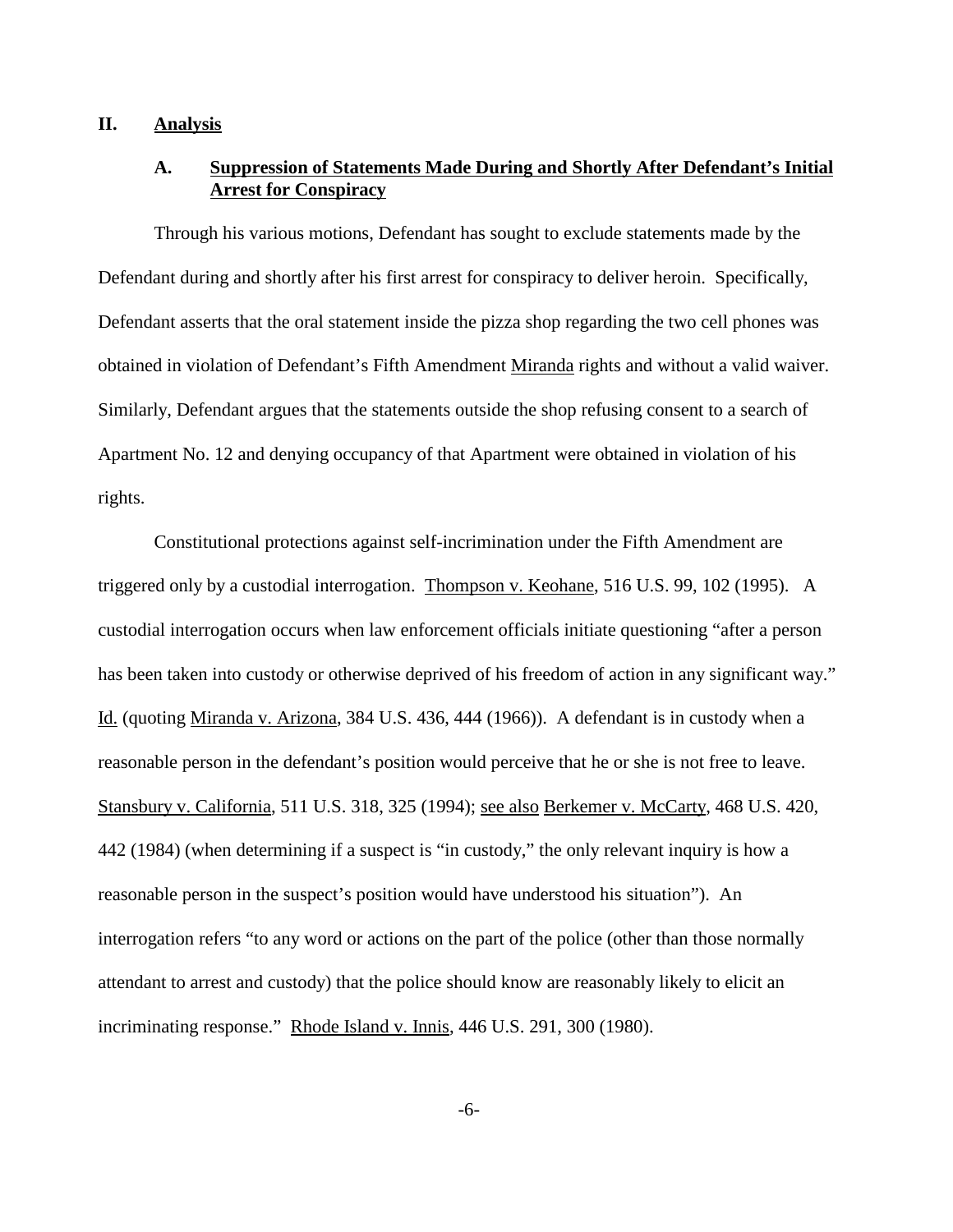As to Defendant's statements about the cell phones, this Court finds that Defendant was not subject to the type of custodial interrogation that invokes the Miranda protections. Assuming, arguendo, that police had taken Defendant into custody when they initially approached him inside the pizza shop, the Detective's informal question, which was asked as they were preparing to leave the store and regarded whether the cell phones left on the counter belonged to Defendant, is not an interrogation under Miranda. There is no indication that the police intended to elicit incriminating statements from that question or that a reasonable officer would expect an incriminating response.

With regard to Defendant's statements about the Apartment, this Court also finds no constitutional violation. Defendant had already been given his Miranda rights at the time he made the statements, and Detective Cruz and Detective Boyer testified that he orally waived them. (N.T. Pgs. 12, 66, Feb. 19, 2008 AM). The Defendant has not offered any reason to discredit the Detectives' testimony. As such, there is no indication that Defendant did not give a "voluntary, knowing, and intelligent" waiver of those rights. Colorado v. Connelly, 479 U.S. 157, 168 (1986).

# **B. Defendant's Statements Made After the First Arraignment on the Conspiracy Charge But Before the Second Arraignment on the Additional Charges**

Defendant's motions have also sought suppression of statements, both written<sup>2</sup> and oral,<sup>3</sup>

 $2$ The Court believes the written statement Defendant is referring to occurred after the arraignment on the conspiracy charge and before the formal charges for possession were given, during Detective Cruz's interview of Defendant.

<sup>&</sup>lt;sup>3</sup>Defendant's Supplemental Motion refers to statements made on May 18, 2008 about the items in the Apartment. None of the detectives who testified, before either Judge Golden or the undersigned, referred to statements made on that date. However, Defendant's Supplemental Motion cites to a point in the hearing before Judge Golden when Detective Cruz testified on the May 19, 2008 interview and the statements Defendant made concerning the Apartment in that interview. The Court thus believes Defendant was referring to statements made during Detective Cruz's interview rather than any comments on May 18, 2008.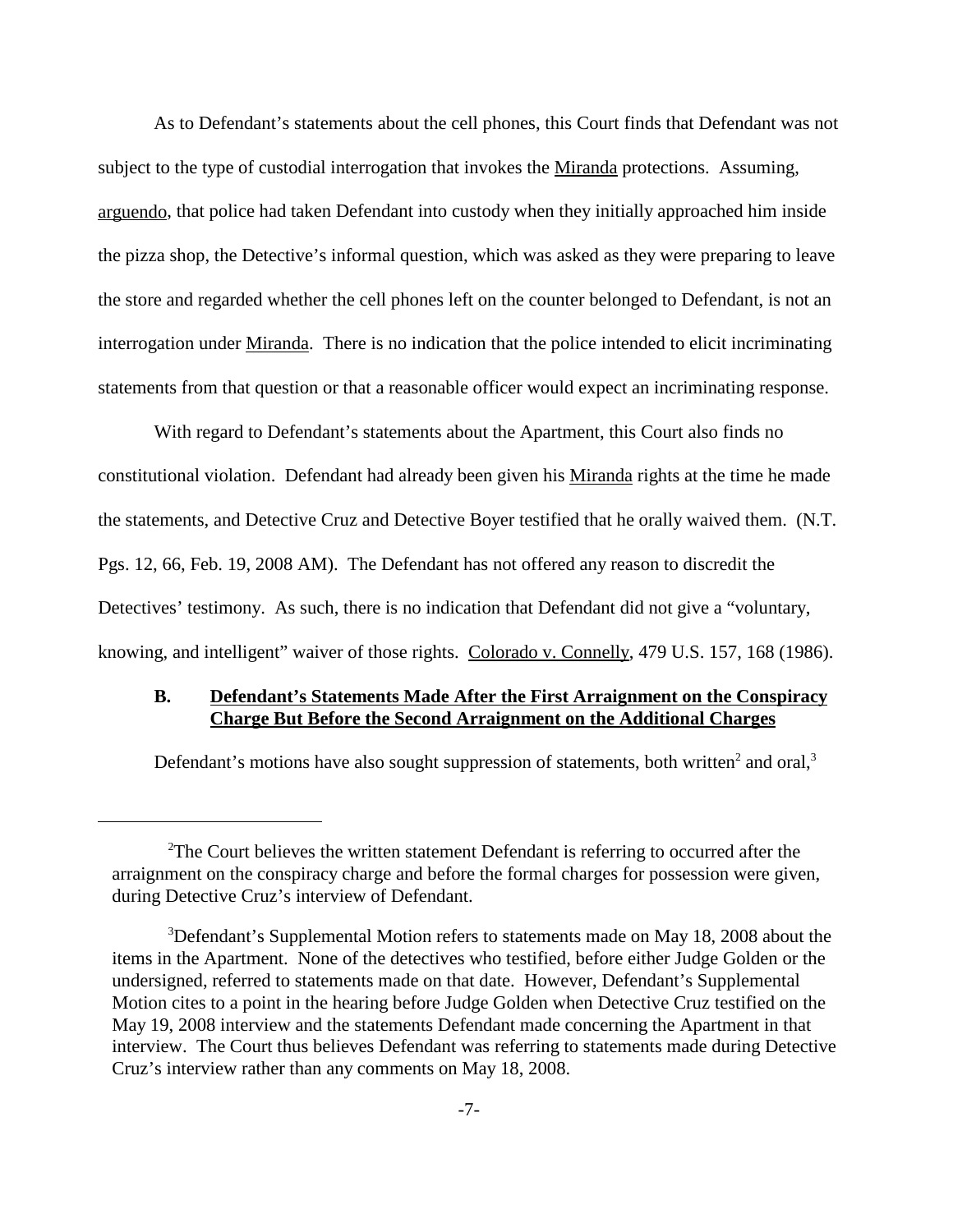made at Police Headquarters regarding responsibility for any contraband found in Apartment No. 12. As to the written statement, Defendant asserts his waiver was not voluntary, knowing, or intelligent, as required by Miranda, 384 U.S. at 444, because he was not read his rights in Spanish, he did not waive them in Spanish, and he did not have the aid of an interpreter. Defendant likewise suggests that his oral statements were not voluntary for a number of reasons: (1) the police implied that they would prosecute Defendant's wife if he did not cooperate; (2) the delay between the interview and the arrest was unreasonable; and (3) the statements were the fruit of an illegal search of Apartment No. 12 made pursuant to a search warrant that lacked probable cause. As to the latter, in denying the Motion to Suppress Physical Evidence, Judge Golden has already determined that the search warrant was valid, and thus statements made regarding the fruits of that search are likewise valid. Finally, Defendant argues that all of his statements made at Police Headquarters between the two arraignments are inadmissible because he had invoked his Sixth Amendment right to counsel after the initial arraignment.

#### **1. Voluntariness of Defendant's Statements**

### **a. Miranda Rights Administered in English Only**

When administering Miranda rights, police are required to communicate in a way that is understood by a defendant or the defendant's waiver cannot be voluntarily, knowingly, and intelligently made. See Moran v. Burbine, 475 U.S. 412, 421 (1986) (requiring Defendant to have understood his rights with "the requisite level of comprehension," based on the totality of the circumstances, to effectuate a valid waiver); United States v. Perez-Lopez, 348 F.3d 839, 848 (9th Cir. 2003) (requiring police to provide "meaningful advice to the unlettered and unlearned in a language which [they] can comprehend and on which [they] can knowingly act") (internal citations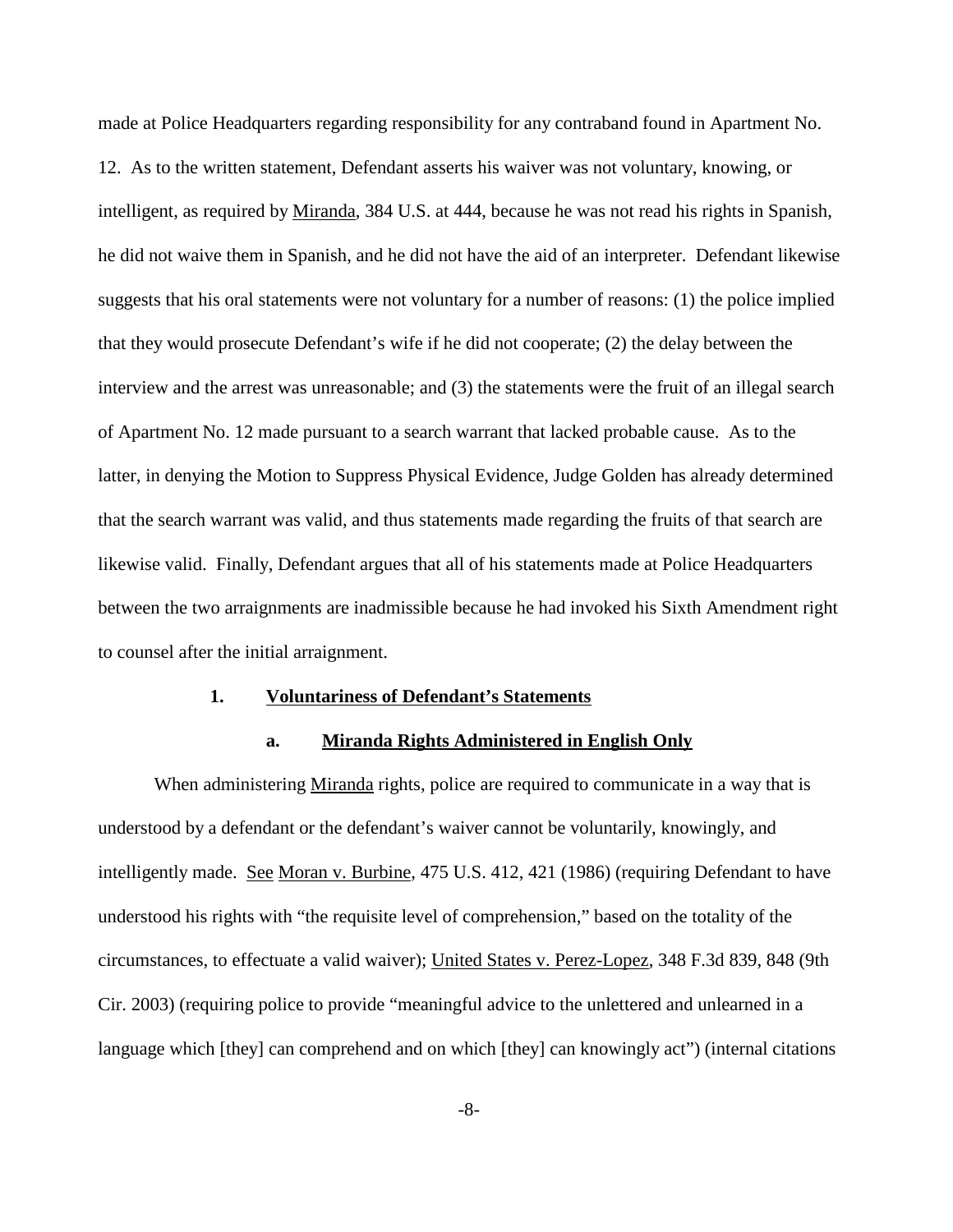omitted). However, even in situations where administering Miranda rights in Spanish is preferable, there is no violation where the record indicates that a defendant "understood those rights as they were being read to him in English, and responded to all questions in English," thereby "demonstrat[ing] sufficient understanding of the English language for purposes of the interrogation." United States v. Lugo, 170 F.2d 996, 1004 (10th Cir. 1999); <u>see also U.S. v.</u> Donzo, 2007 WL 2173396, at \*7 (E.D. Pa. July 26, 2007) (finding valid waiver of Miranda rights where evidence demonstrated that the defendant could read, speak, and understand English, even though English was not the defendant's native language).

Police here initiated communication with Defendant in English. Defendant responded in English, and the Police then administered the Miranda warnings in English, under the impression that the Defendant understood that language. Defendant proceeded to waive his rights in English and provided a written statement in English. There is nothing in the record to suggest that Defendant did not have sufficient command of the English language to understand his rights as they were told to him by the Police. Thus, there is no violation concerning the written or oral statements based on the administering and waiving of Miranda rights in English.

#### **b. Alleged Threats to Defendant's Wife**

Defendant asserts that because the police failed to deny any intention to arrest Defendant's wife, he reasonably concluded that the police had implicitly threatened to arrest her if he did not cooperate. Thus, Defendant argues he was coerced into giving incriminating statements. The Supreme Court has held that "coercive police activity is a necessary predicate to a finding that a statement was not voluntary." Colorado v. Connelly, 479 U.S. 157, 167 (1986); see also Lam v. Kelchner, 304 F.3d 256, 264 (3d Cir. 2002) (explaining that a statement is involuntary when the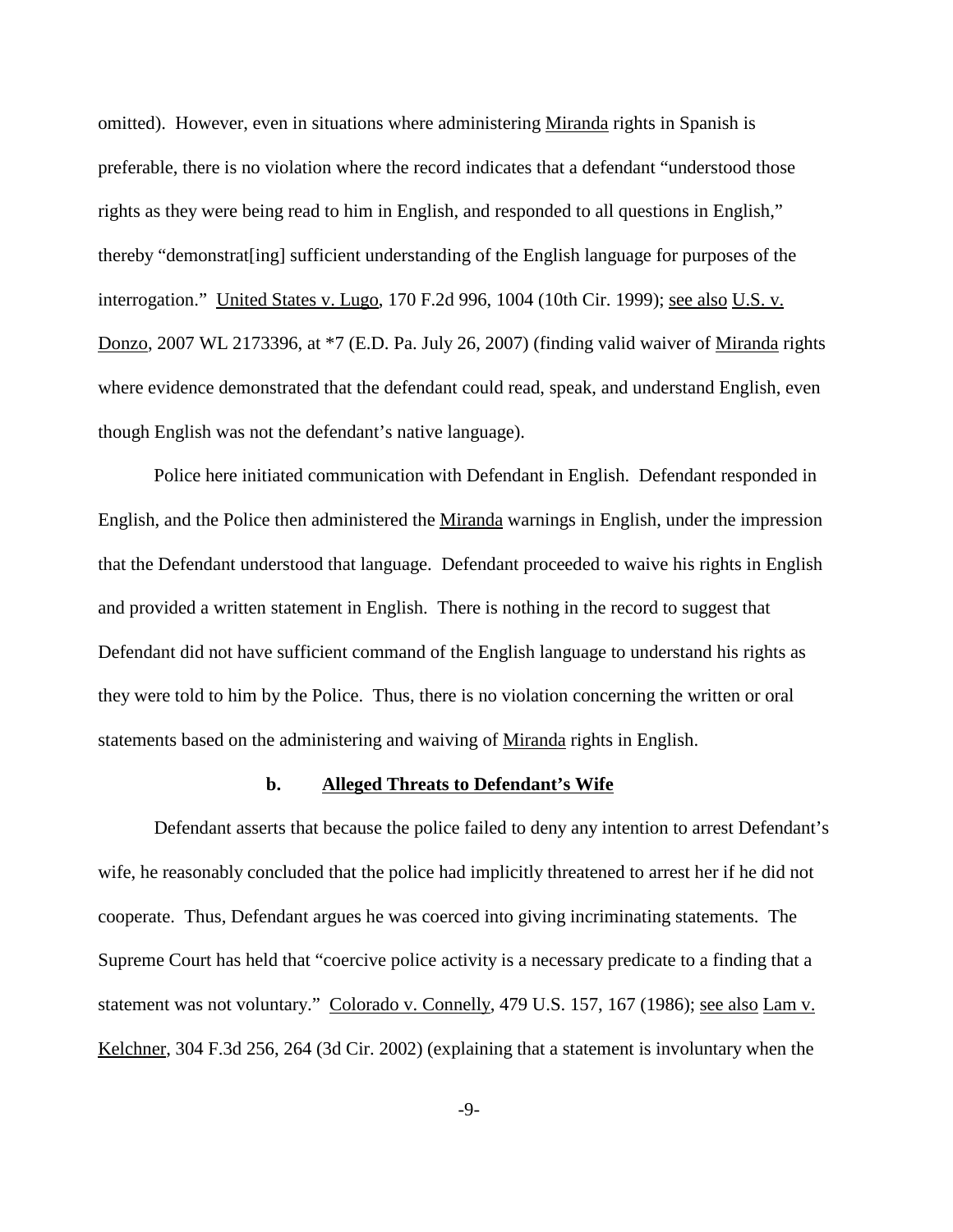defendant's "will was overborne in such a way as to render his confession the product of coercion"). In assessing whether a defendant's will has been overborne, the court applies a totality of the circumstances test that considers factors such as the education and intelligence of the accused, the lack of advice on his constitutional rights, the length of the detention, the repeated and prolonged nature of the questioning, and the use of physical punishment. Schneckloth v. Bustamonte, 412 U.S. 218, 226 (1973).

Based on the testimony, the Court rejects Defendant's argument that such coercion occurred. The Supreme Court has noted that coercion may be mental as well as physical, Arxona v. Fulimante, 449 U.S. 279 (1991), and other courts have found that explicit threats to family members may, when combined with other coercive tactics, render statements involuntary, see, e.g. Lynumn v. Illinois, 372 U.S. 528, 534 (1963) (concluding confession was involuntary when made after three policemen encircled defendant and threatened to cut off financial aid to her children); Spano v. New York, 360 U.S. 315, 323 (1959) (noting coercion occurred where police conducted an extended interrogation of defendant and had defendant's good friend tell defendant that his actions had gotten the friend in trouble and put the friend's family at risk).

However, the courts also consider other factors, such as the defendant's age, experience with the judicial system, and the police's right to detain a family member. <u>See, e.g.</u>, United States v. Haynes, 301 F.3d 669, 684 (6th Cir. 2002) (finding statement voluntary despite alleged threat of legal action against defendant's girlfriend and daughter because defendant was an adult who had experience with judicial system and would not have lost the "will to resist"); Thompson v. Haley, 255 F.3d 1292, 1296-97 (11th Cir. 2001) (concluding confession was voluntary even though police told defendant his girlfriend might go to electric chair if he did not confess because police had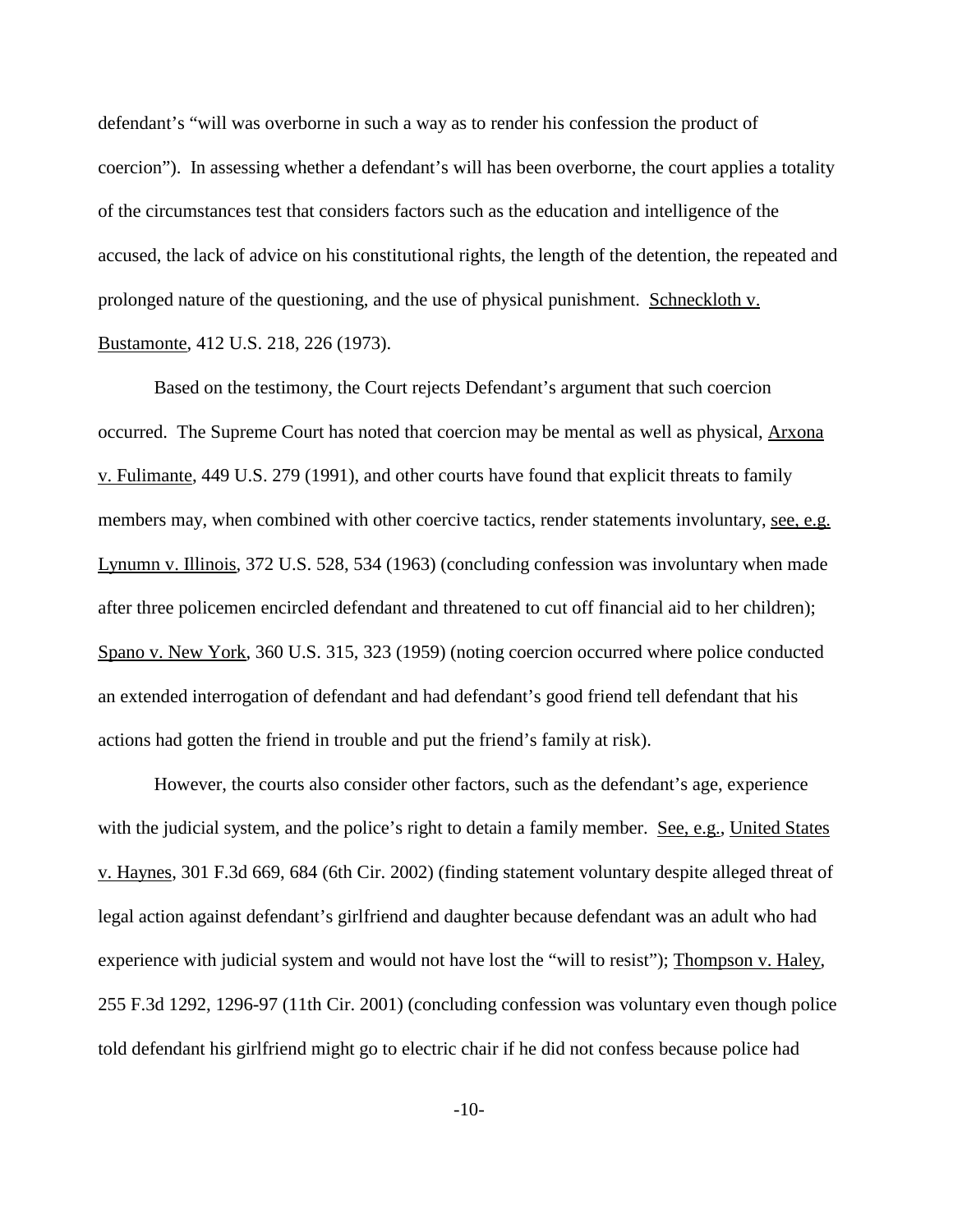probable cause to arrest girlfriend for murder).

The police in the instant case were interested in Defendant's wife's involvement in the drug trafficking activity, and Defendant admits he was aware of that interest. The government was under no obligation to explicitly deny their intention to arrest Defendant's wife, especially when they were investigating her involvement. Furthermore, unlike in Lynmun and Spano, the Defendant does not suggest the police here threatened his wife's health or safety. Also unlike in Lynmun and Spano, Defendant provides no evidence that Police made any explicit promises to not prosecute Defendant's wife if Defendant cooperated, or any threats to do so if he did not. Rather, Defendant's argument is based solely on his "reasonable conclusion" that the failure to explicitly tell Defendant his wife would not be arrested implicitly indicated police intended to do so without his cooperation. This is pure speculation. The Court cannot conclude that any statements by Defendant, an adult who was given, understood, and waived his Miranda rights, were involuntary due to perceived threats of prosecution against his wife when the record does not reveal any such threats were actually made.

### **c. Delay Between Defendant's Arrest and Interrogation**

Defendant also contends that the twenty-four-hour delay between his arrest for conspiracy in the evening of May 18, 2008 and his interrogation by Detective Cruz in the evening of May 19, 2008 amounted to coercion. While the Supreme Court has noted that a court may consider the length of a defendant's detention before being formally charged and the prolonged nature of questioning when assessing improper coercion, see Schneckloth, 412 U.S. at 225, Defendant cites no rule or case that suggests the delay between an arrest and an interrogation itself suggests coercion. Defendant does refer to 18 U.S.C. § 3501 for the proposition that any interrogation made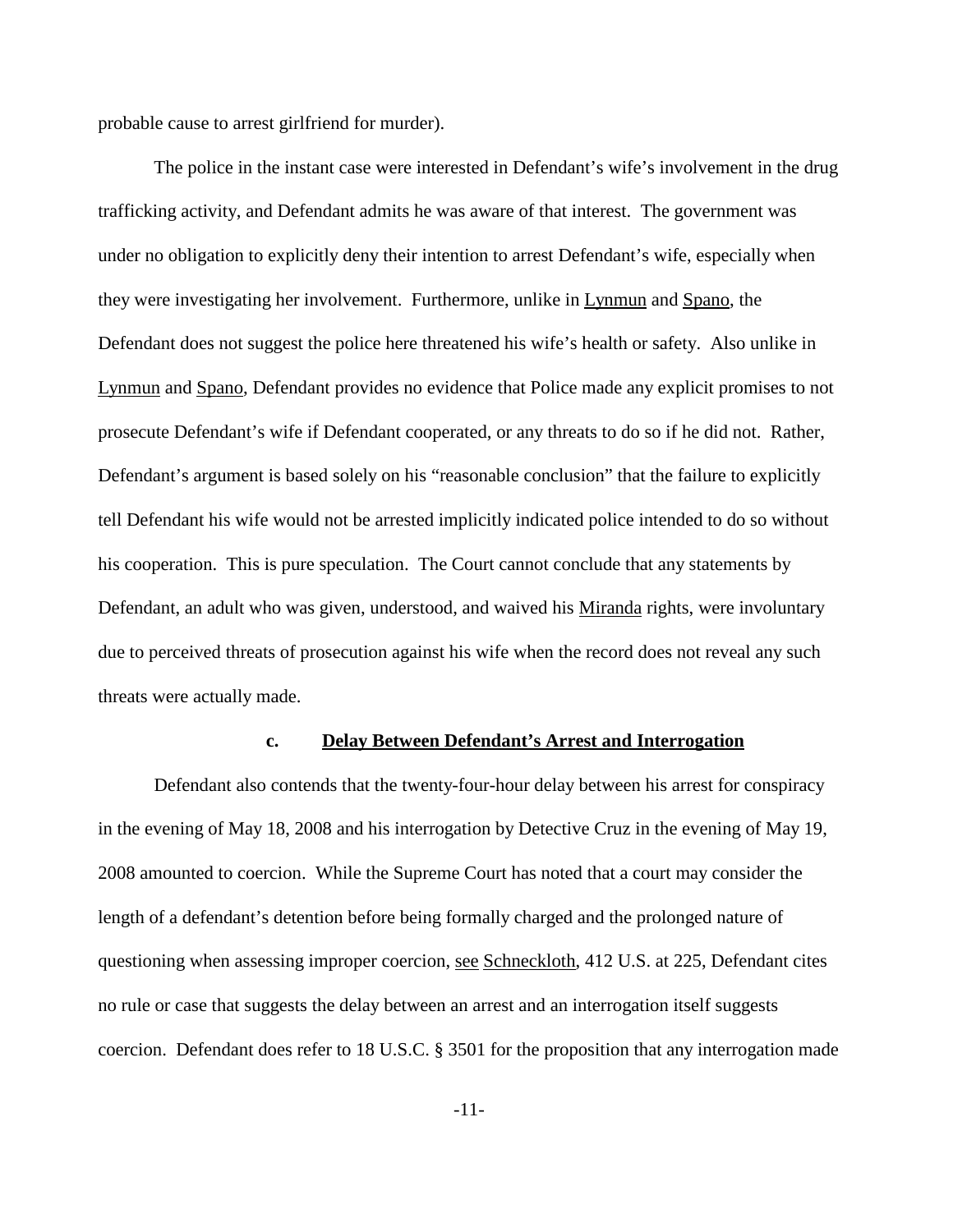more than six hours after an arrest is improper. However, § 3501 provides that when a statement is voluntarily made within six hours of an arrest, it shall not be inadmissible solely because the defendant had not yet been brought before a magistrate judge. See also Corley, 500 F.3d at 215-20. That Statute does not provide a six hour maximum for admissible statements made after the defendant has been arraigned before a magistrate judge, as happened here.

The government offers a reasonable explanation for the delay between the arrest and the interrogation, namely that Defendant was arrested late at night and the arresting Detective was then involved in the search of Defendant's alleged apartment, after which the Detective went off duty. Once Detective Cruz returned to duty, he examined the evidence obtained during the search to determine if any additional charges would be filed and then arranged for Defendant to be brought from the prison to Police Headquarters for questioning. Given these facts, the delay is not unreasonable. Thus, considering the totality of the circumstances, this Court does not find that Defendant's statements were involuntary.

## **2. Defendant's Sixth Amendment Rights**

Defendant further contends that regardless of whether his statements between the two arraignments were voluntary, his Sixth Amendment rights had attached after the first arraignment, barring any subsequent interrogation and requiring suppression of all statements obtained during the interview with Detective Cruz.<sup>4</sup> Defendant suggests that the Sixth Amendment applies to those

<sup>&</sup>lt;sup>4</sup>The government objects to the Court considering the Sixth Amendment argument because the Defendant did not raise it in his original or supplemental Motions to Suppress and therefore waived his right to challenge those statements. (See Doc. No. 91). The Court rejects the waiver argument because the initial Motions to Suppress clearly move for suppression of all physical evidence and statements made by the Defendant. The Second Supplemental Motion was really unnecessary, and the Court will consider it as a supplemental brief intended to conform Defendant's earlier Motions to the evidence developed at the second evidentiary hearing.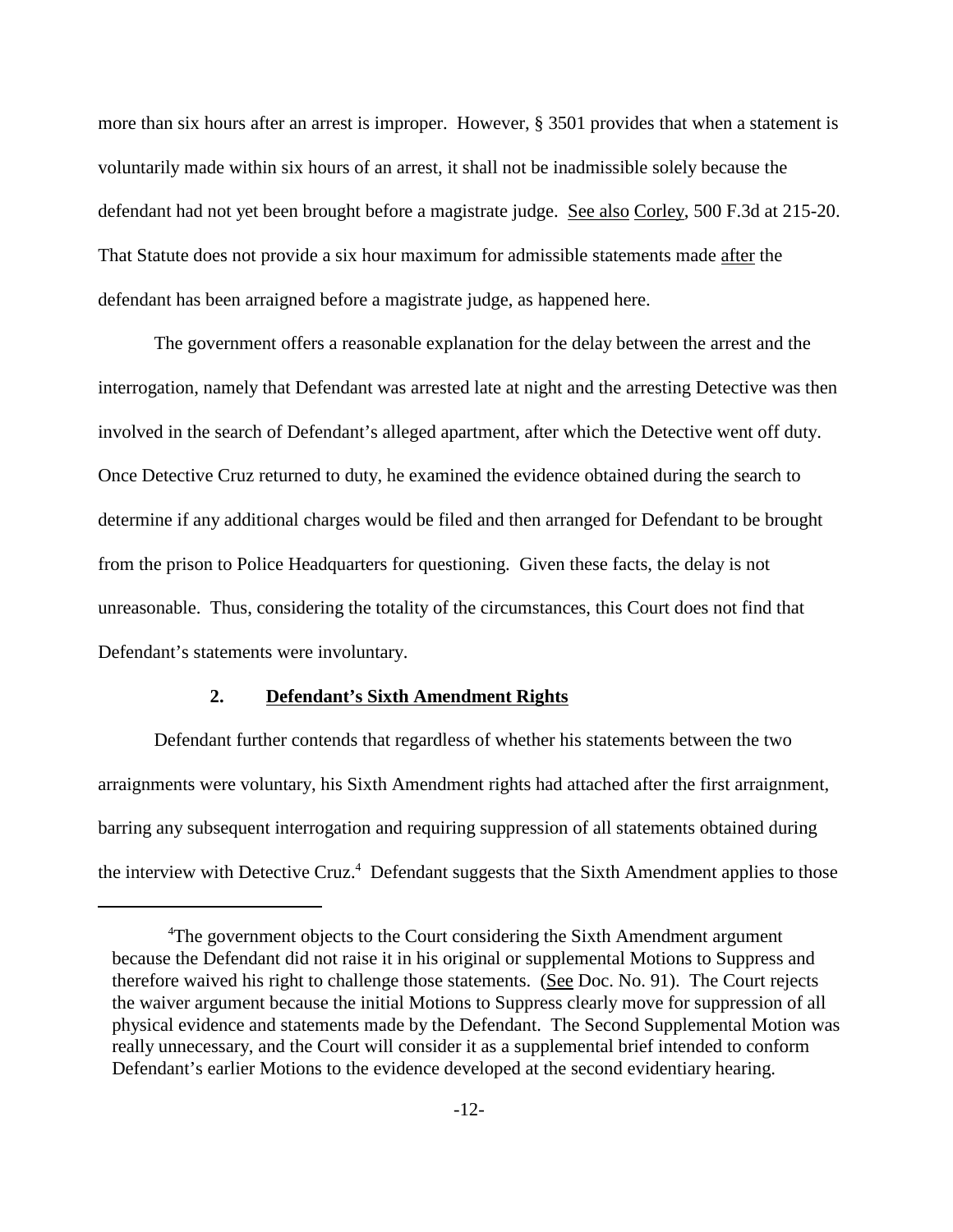statements because the second set of state charges were related to the first charge for conspiracy and also because the federal charges were nearly identical to the second set of state charges for possession. Furthermore, in response to the government's argument that the double jeopardy clause's dual sovereignty doctrine renders the Sixth Amendment inapplicable here, Defendant urges this Court to hold that the doctrine does not apply in the Sixth Amendment context.

## **a. Defendant's Sixth Amendment Rights re: State Charges**

Defendant first argues that the inculpatory statements made during the May 19, 2008 interrogation must be suppressed, regardless of his oral and written waiver, because Defendant had already invoked his Sixth Amendment right to an attorney after the first arraignment that morning. The Supreme Court has determined that a defendant's Sixth Amendment right to counsel attaches "at the initiation of adversary judicial criminal proceedings- whether by way of formal charge, preliminary hearing, indictment, information, or arraignment." McNeil v. Wisconsin, 501 U.S. 171, 175 (1991). If a defendant specifically invokes this right by requesting counsel, the police cannot initiate interrogation and a defendant cannot validly waive his right to counsel for that police-initiated interrogation. Michigan v. Jackson, 475 U.S. 625, 635-36 (1986).

However, the Supreme Court has also clarified that the Sixth Amendment right is offense specific and "cannot be invoked once for all future prosecutions." McNeil, 501 U.S. at 175. In Texas v. Cobb, the Court explained that the "definition of an 'offense' is not necessarily limited to the four corners of a charging instrument" and instructed courts to apply the definition of "offense" used in the double jeopardy context. 532 U.S. 162, 173 (2001). In double jeopardy cases, "where the same act or transaction constitutes a violation of two distinct statutory provisions, the test to be applied to determine whether there are two offenses or only one, is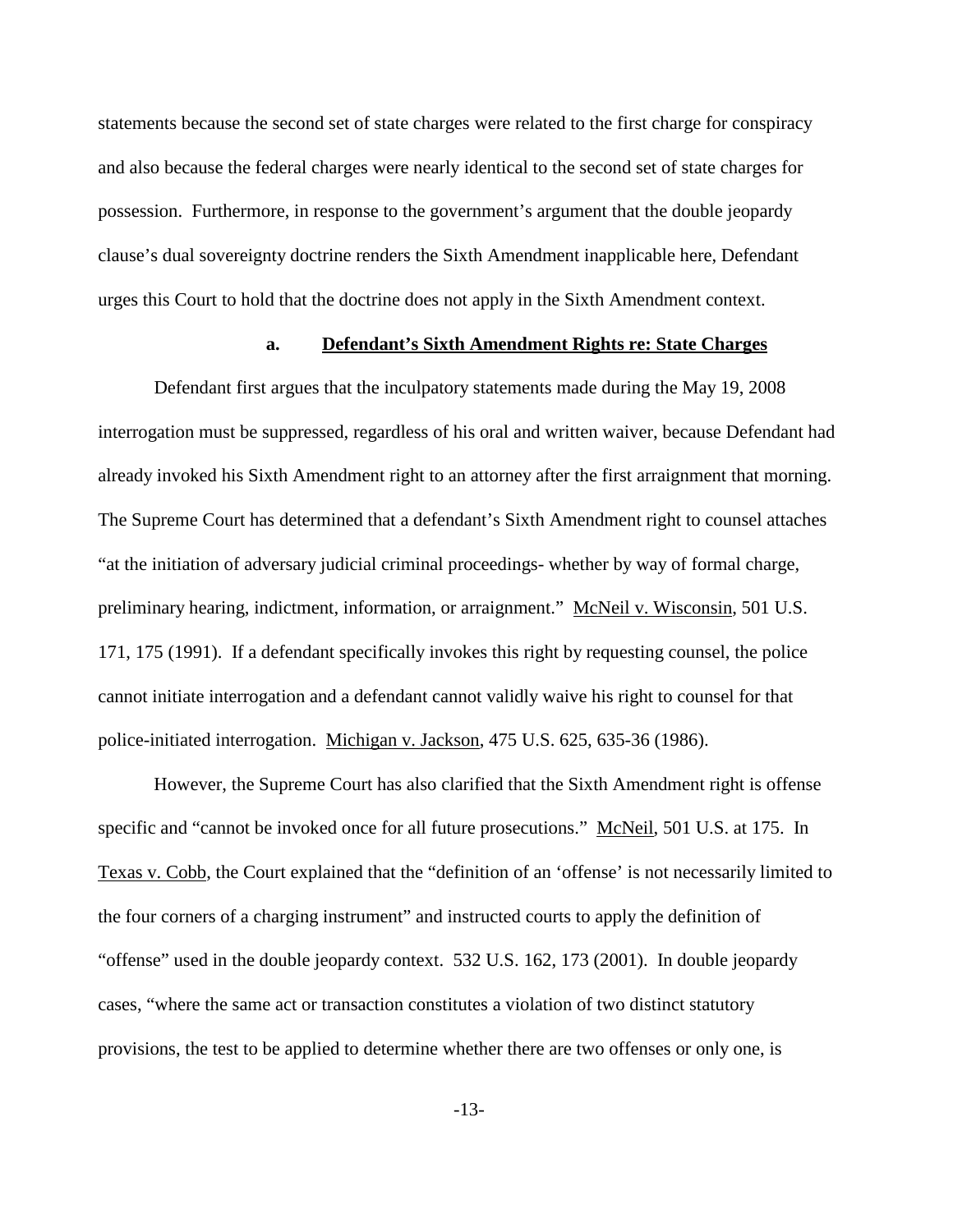whether each provision requires proof of a fact which the other does not." Blockburger v. United States, 283 U.S. 299, 304 (1932). The Cobb Court specifically commented, "We see no constitutional difference between the meaning of the term 'offense' in the contexts of double jeopardy and of the right to counsel." 532 U.S. at 173. The Court also explicitly rejected applying a test that considers "closely related" or "inextricably intertwined" offenses, which are based on the same factual circumstances, as the same offense for Sixth Amendment purposes. Id.

This Court finds that Defendant did invoke his right to counsel with regard to the conspiracy charge, as he clearly requested representation under the Lehigh Count Procedures, after being formally arraigned. Thus, if the police's questioning of Defendant in the May 19, 2008 interrogation concerned the earlier charge for conspiracy, any comments made by Defendant must be suppressed. Defendant's oral and written waiver of such rights is irrelevant in this situation, as a defendant cannot waive his Sixth Amendment right once it has attached by a request for counsel. See Jackson, 475 U.S. at 636. However, if the interrogation was directed toward a separate "offense," under the standards outlined by the Supreme Court, Defendant's waiver was valid because he could not have invoked his Sixth Amendment right as to additional charges that had not yet been filed.

According to the Officer's testimony, the interrogation focused on the Defendant's alleged apartment; while possibly relevant to the conspiracy charge, the questions were directed toward establishing ownership of the items seized during the search, which were the basis of the yet-to-befiled additional charges concerning possession of drugs and a firearm. Notably, Detective Cruz testified that the first arrest and charge for conspiracy was based on entirely independent evidence–the police's interception of a package of drugs brought by Ms. Irizarry and allegedly

-14-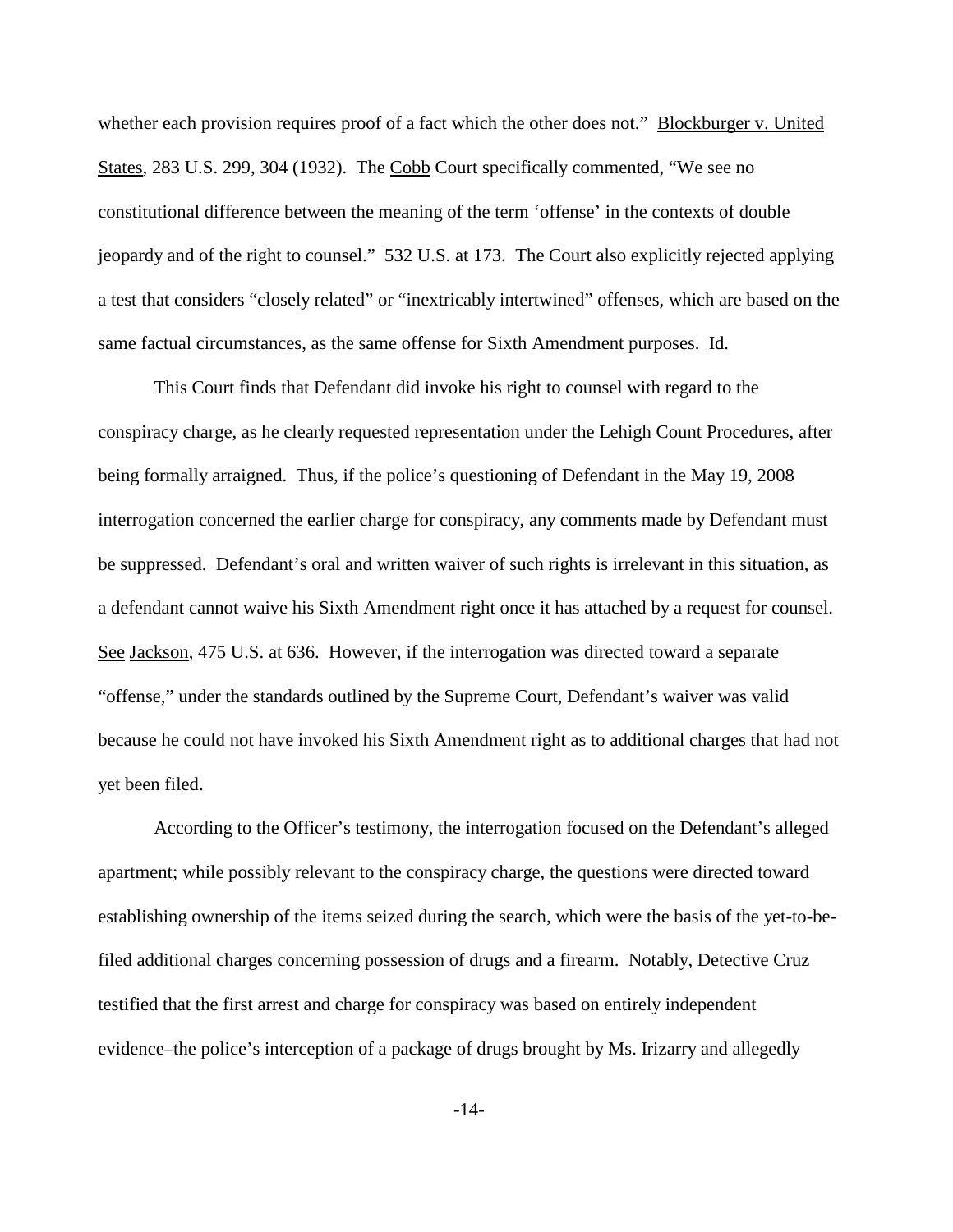intended for Defendant–that was not the subject of the interrogation, and the police did not intend to use the fruits of the search against the defendant in the conspiracy charge. (See N.T. 48-50, Oct. 8, 2008). However, even though the interrogation was clearly directed to the possession offenses arising from the search, if the charges for those offenses concern the "same offense" as the charge for conspiracy, the interrogation would still be barred by the Sixth Amendment right Defendant had already invoked.

The Defendant urges the Court to conclude that charges concern the same offense because (1) they are factually related; (2) the federal government adopted the two state cases under the same criminal number; and (3) the public defender's office included all charged offenses in their letter of representation. This Court disagrees with Defendant's assertions. In Cobb, the Supreme Court explicitly rejected consideration of the factual relationship of the offenses. 532 U.S. at 173. The Court found no violation where the police questioned a defendant on a possible murder charge arising out of the same incident as a previous charge for burglary for which the defendant had already invoked his Sixth Amendment right. Id. Thus the mere fact that the prior charge and future charges related to the same general incident is not dispositive where the interrogation focuses on the future charge.

Furthermore, the Supreme Court has never held that how the government labels a case or how a county public defender office responds to a request for counsel is relevant to whether the offenses should be considered the same. Under the Court's precedents, only the Blockburger test is relevant, and under that standard, the conspiracy charge is clearly different from the subsequent substantive charges for possession. See United States v. Watkins, 339 F.3d 167, 177-78 (3d Cir. 2003) (concluding double jeopardy did not bar charge of importing cocaine after a charge of

-15-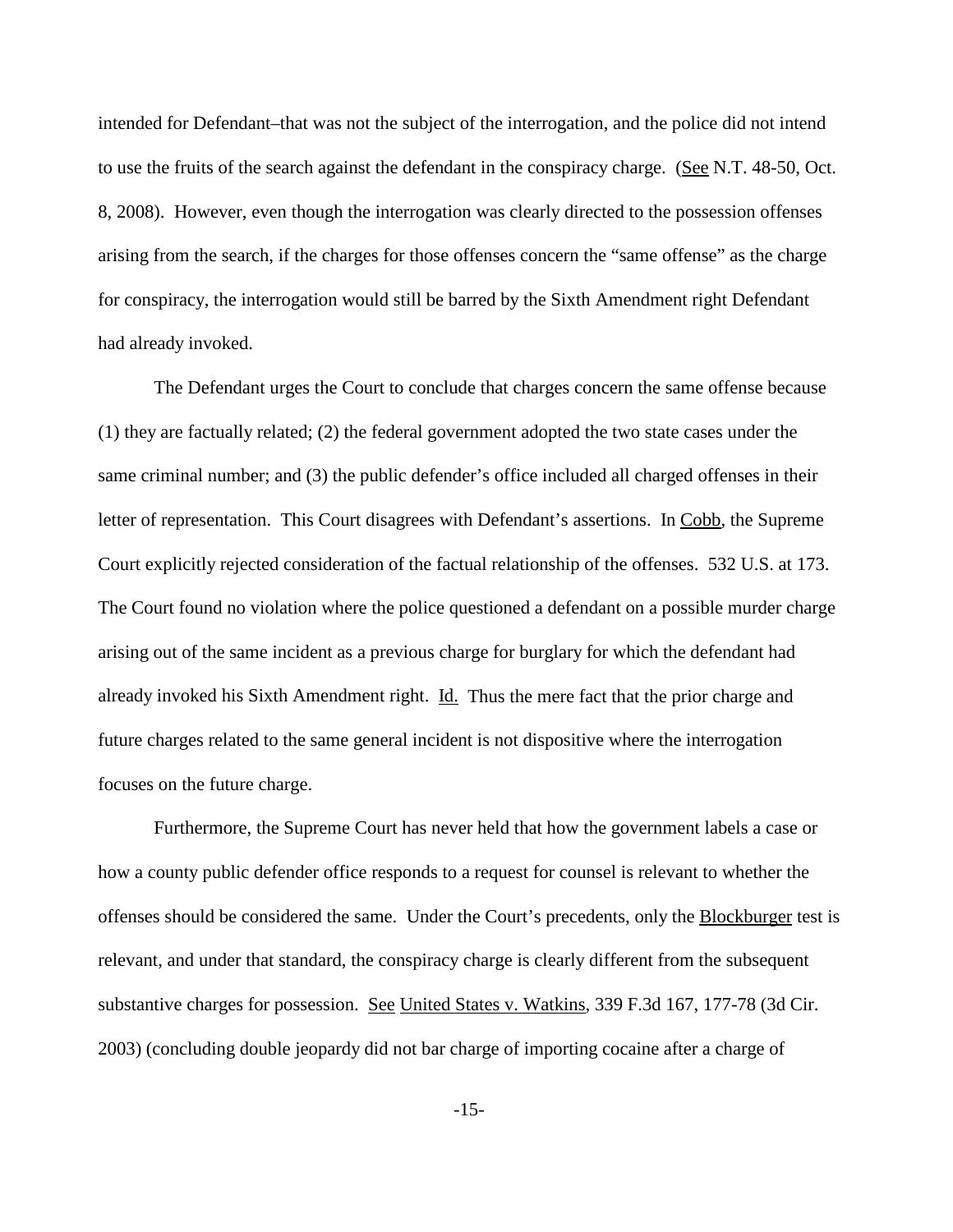conspiracy to import cocaine was already filed and dismissed because each is a distinct offense). Thus, Detective Cruz's interrogation regarding the apartment, which was directed toward the future possession charges, was not in violation of Defendant's Sixth Amendment right because that right had only attached to the conspiracy offense, and the conspiracy charge and the possession charges do not concern the same offense. AS Defendant validly waived his rights and consented to the interview by Detective Cruz, his statements given in the interrogation do not require suppression.

# **b. Defendant's Sixth Amendment Rights re: State and Federal Charges**

Defendant also suggests that the statements are barred under the Sixth Amendment because the federal charges constitute the same offense as the earlier state charges under the **Blockburger** test, and thus the questioning was improper. There are several fundamental problems with Defendant's argument.

First, as noted above, the Sixth Amendment only applies when police questioning relates to the same offense as one for which the defendant has already be formally charged. Defendant's federal charges are clearly not the same as the first state charge for conspiracy on which he was arraigned and to which his Sixth Amendment right had attached. None of the later federal charges concern conspiracy. Once again, the Third Circuit has held that conspiracy is a separate charge from the substantive offense for double jeopardy and therefore also for Sixth Amendment purposes. Watkins, 339 F.3d at 177-78.

Defendant suggests in his brief that the second set of state charges for possession of drugs and a firearm are in fact identical to the federal charges under the Blockburger test. However, this similarity is irrelevant because the interrogation and incriminating statements occurred before

-16-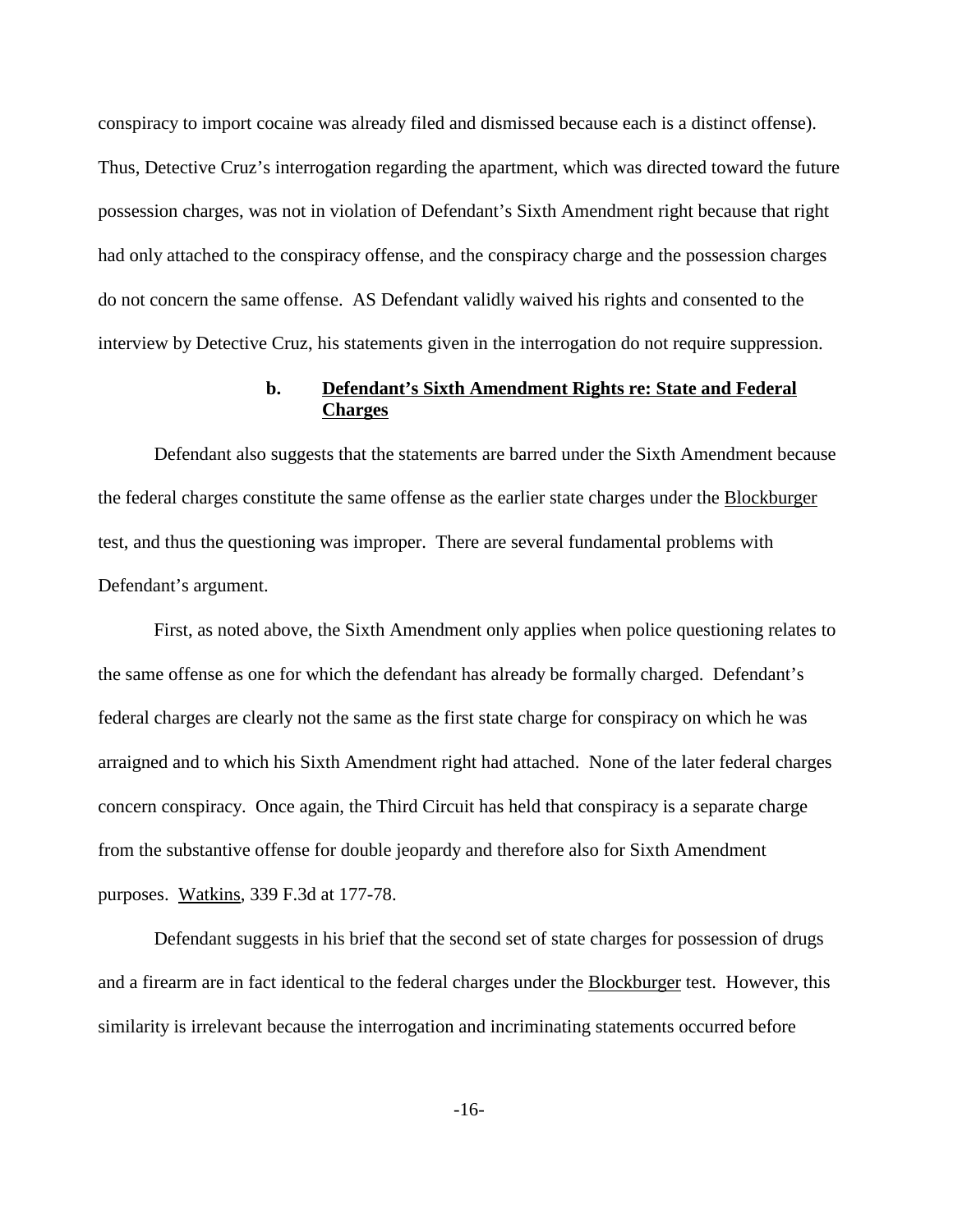Defendant was arraigned on the second set of state charges, so no Sixth Amendment right had attached to those charges. This Court has already concluded that the interview concerning the second set of state charges was not protected by the Sixth Amendment right that Defendant had already invoked for his state conspiracy charge. Thus even if the second set of state charges constituted the same offense as the federal charges, the Court finds there is no violation of Defendant's Sixth Amendment right with regard to the federal charges where there was no violation of Defendant's rights concerning the similar state charges.

### **c. Dual Sovereignty Doctrine**

The government contends that the dual sovereignty doctrine bars application of the Sixth Amendment even if the Defendant's Sixth Amendment right had attached to state charges that constituted the same offenses as those in the federal charges. Under the dual sovereignty doctrine, as developed in the double jeopardy context, "[w]hen a defendant in a single act violates the 'peace and dignity' of two sovereigns by breaking the laws of each, he has committed two distinct 'offences.'" Heath v. Alabama, 474 U.S. 82, 88 (1985). Neither the Supreme Court nor the Third Circuit has addressed whether this doctrine operates in the Sixth Amendment context as well, though several other Circuits have considered the issue.

Four Circuits have held that the doctrine carries over to the Sixth Amendment. See United States v. Burgest, 519 F.3d 1307, 1310 (11th Cir.), cert. denied, 129 S.Ct. 274 (2008); United States v. Alvarado, 440 F.3d 191 (4th Cir. 2006), cert. denied, 127 S. Ct. 81 (2006); United States v. Coker, 433 F.3d 39, 44-45 (1st Cir. 2005); United States v. Avants, 278 F.3d 510, 515-518 (5th Cir.), cert. denied, 536 U.S. 968 (2002). In Coker, the First Circuit explained that Cobb clearly indicated that there was no difference between the meaning of "offense" in the two

-17-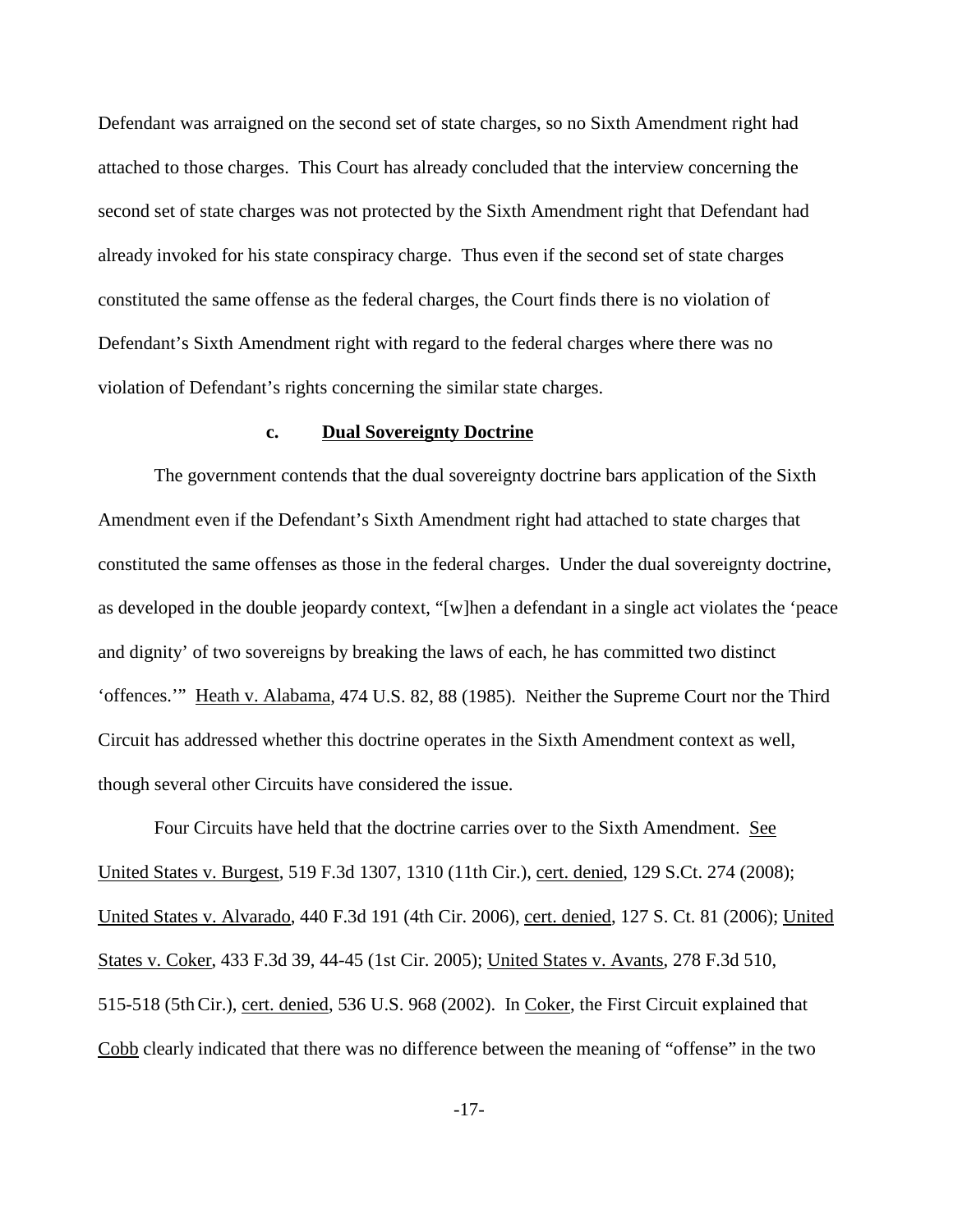contexts, and therefore, all of the Court's precedent regarding the definition of offense from the double jeopardy context, not just the Blockburger test, was incorporated into the Sixth Amendment context. 433 F.3d at 44.

Of the Circuit courts to have considered the issue, only the Second Circuit has concluded that the Supreme Court intended to incorporate only the Blockburger test, and nothing more, into the Sixth Amendment jurisprudence. See United States v. Mills, 412 F.3d 325, 330 (2d Cir. 2005). The Second Circuit reasoned that Cobb clearly held that if the offenses are the same under Blockburger, the Sixth Amendment bars any interrogation, but the Supreme Court did not imply the existence of any exceptions to this straight-forward rule based on the violation of laws of different sovereigns. Id. Since the decision in Mills, the Second Circuit has clarified that its narrow holding in Mills only applies when the federal investigation is directly tied to, or arises out of, the state conduct. United States v. Worjloh, 546 F.3d 104, 108 (2d Cir. 2008). According to Worjloh, a federal interrogation is permissible after a defendant's Sixth Amendment right has attached to state charges where the federal interrogation is clearly independent of the state arrest and investigation, regardless of whether the federal and state charges were for the "same offense." Id.

For the reasons discussed above, resolution of the dual sovereignty issue is not required to dispose of Defendant's Sixth Amendment arguments concerning the federal charges. However, where the Supreme Court has stated in clear, unequivocal language that there is "no constitutional difference between the meaning of the term 'offense' in the contexts of double jeopardy and of the right to counsel," Cobb, 532 U.S. at 173, all tests used to determine the definition of that term in the double jeopardy context likely apply to the Sixth Amendment context. The Supreme Court's

-18-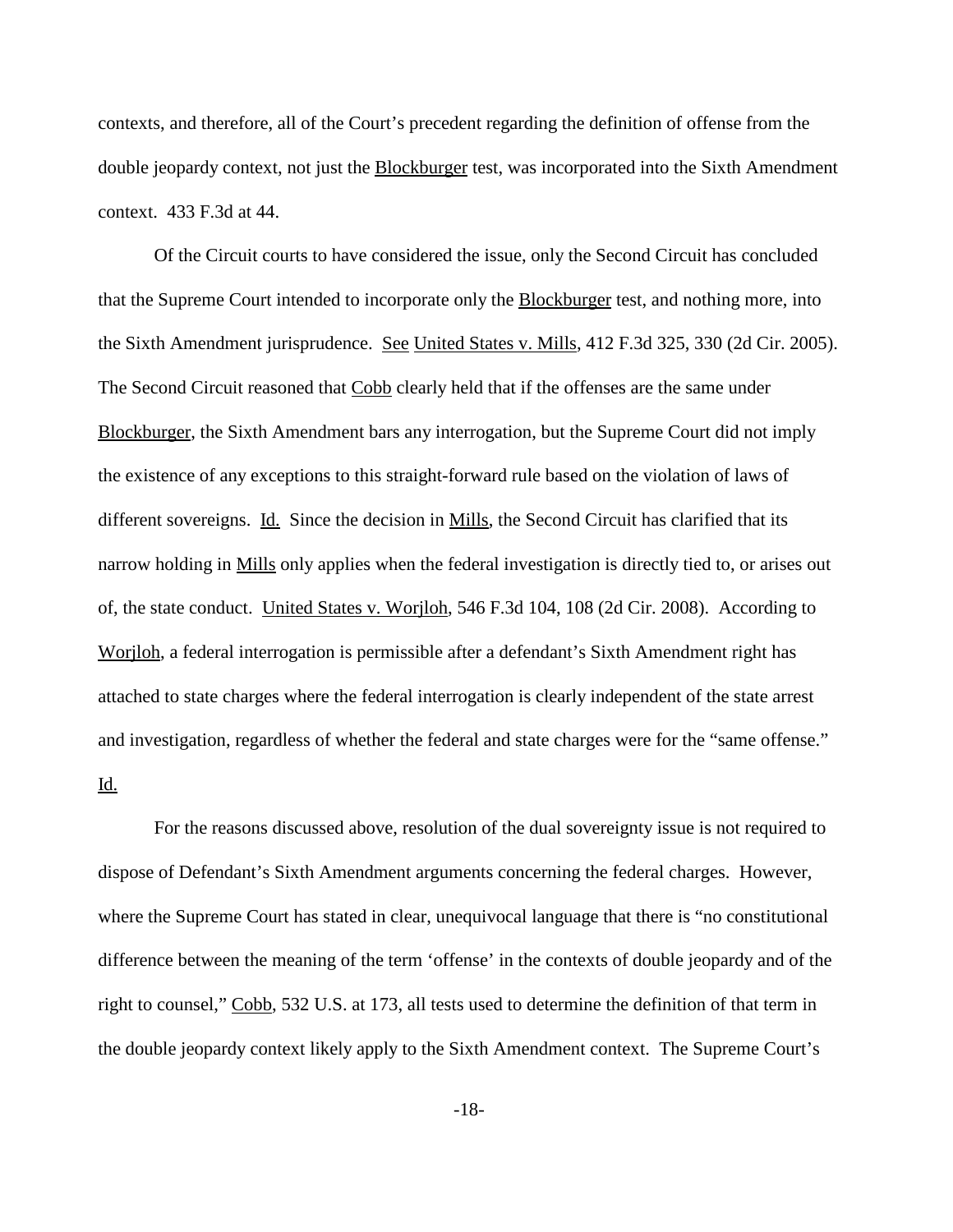failure to mention any suggestions is not dispositive. The Cobb Court was faced with a particular situation concerning two state charges; it's failure to comment on all foreseeable variations of that issue, such as when the "same offense" violates the laws of different sovereigns, does not render its unambiguous statement on the similarity of the word's meaning in the two legal contexts any less comprehensive.

## **III. Conclusion**

Defendant's motions to suppress the post-arrest and post-arraignment statements are thus denied. First, Defendant's statements made inside the pizza shop, during his arrest but before he was given his Miranda rights, were not the product of a custodial interrogation. Defendant also waived his Miranda rights with respect to the statements outside the pizza shop, and the Court does not find that the waiver or his statements were involuntary. Furthermore, the oral and written statements given during the interrogation by Detective Cruz were not involuntary. Finally, Defendant's Sixth Amendment rights, which attached to his first state charge for conspiracy, did not bar the subsequent interrogation regarding the apartment and items seized therein.

An appropriate order follows.